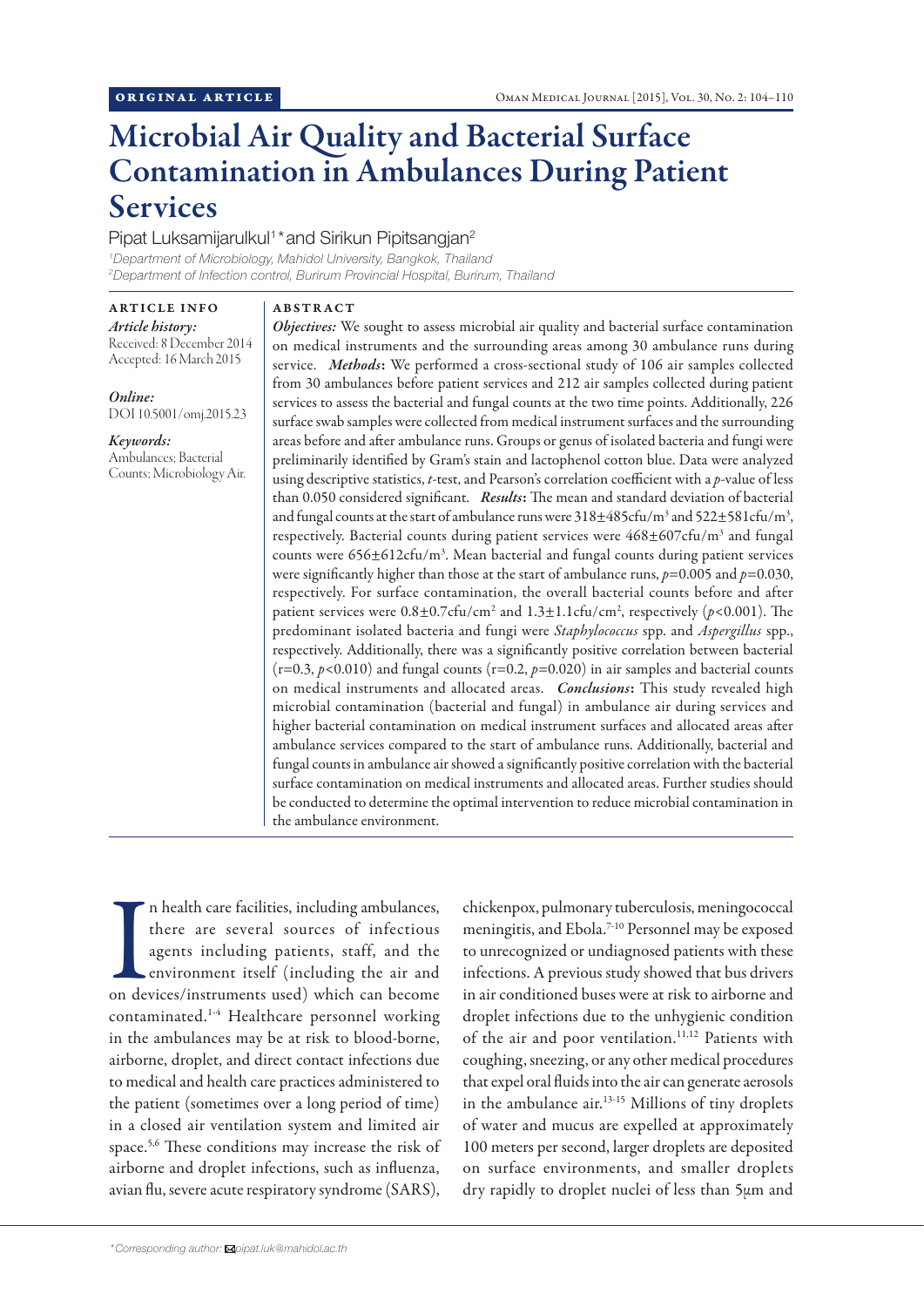contain virus particles or bacteria that can survive in the air and could be inhaled into the respiratory tract causing respiratory infections.15,16 Moreover, non-pathogenic microorganisms, especially airborne bacteria and fungi, may cause and trigger asthma or allergies among susceptible individuals and infections in persons with weak physical and immune conditions.<sup>17,18</sup>

In ambulance services, inadequate cleaning with disinfectants of medical instruments and the internal surfaces may increase the risk to healthcare personnel working in ambulances. Our study sought to assess the microbial air quality and levels of bacterial surface contamination on medical instruments and in the surrounding areas in selected ambulances during patient services of a provincial hospital network in north-eastern Thailand.

## **METHODS**

A cross-sectional study of 30 ambulance runs was conducted to assess microbial air quality (total bacterial and fungal counts) and bacterial surface contamination on medical instruments and surrounding areas during patient services of a provincial hospital network in north-eastern Thailand. The study was performed over a twomonth period. Ethical approval was given by the ethical committee of Mahidol University, Faculty of Public Health (Reference No. MUPH 2009-184).

Air samples in the studied ambulances were collected for four minutes using the BioStage Impactor QuickTake 30 sample pump (SKC Inc, USA) with a fixed air flow rate of 28.3L/min. The air collection technique followed the active air sampling method.19 Duplicate air samples were collected upon starting ambulance runs (1–2 air collection points), and during patient services in ambulances (2–4 air collection points). Approximately, 30–40 minutes were taken in patient service in each ambulance run, and about eight minutes were taken for each point of air sample collection. Outdoor air samples used for comparison were collected before and after ambulance services. Total bacterial count was obtained in plate count agar (PCA), and total fungal count was cultivated in 4% sabouraud dextrose agar (SDA). The equipment and devices for air sample collection were non-critical.

A total of 106 air samples (53 for bacterial counts and 53 for fungal counts) were collected at

the start of ambulance runs and 212 air samples (106 for bacterial counts and 106 for fungal counts) collected during patient services in ambulances and were analyzed in this study. For outdoor air, 120 air samples (60 for bacterial counts and 60 for fungal counts) were included. Air samples for bacteria were incubated at 37°C for 48 hours and those for fungi were incubated at room temperature for five days with daily observation. After incubation, the bacterial and fungal colonies were counted and calculated to express as a colony forming unit/ $m<sup>3</sup>$ (cfu/m3 ) using the following formula:

Microbial count  $(cfu/m^3)$  = Total colonies  $\times$  10<sup>3</sup> Air flow rate  $\times$  collection time (minutes)

Therefore, in our study:

Microbial count  $(cfu/m^3)$  = Total colonies  $\times$  10<sup>3</sup>  $28.3 \times 4$ 

After counting the bacteria and fungi, the identification of colonies was performed according to their colony appearance, Gram's stain, and microscopic morphology following Larone's guide.20 Additionally, 226 surface swab samples were collected from medical instruments and allocated areas in studied ambulances before and after patient services to culture total bacteria using a sterile wet swab. Direct plating of surface swabs were cultivated using PCA and incubated at 37°C for 48 hours before counting.

The American Conference of Governmental Industrial Hygienist (ACGIH) committee suggested that the presence of bacterial or fungal counts exceeding 500cfu/m<sup>3</sup> in an office workplace was an indication of poor ventilation or an unsanitary condition and needed remedial action.<sup>21</sup> Our study followed the ACGIH recommended guideline for air quality interpretation. For medical instrument surfaces and allocated area surface swabs, a total bacterial count  $\geq$ 5cfu/cm<sup>2</sup> indicated high bacterial surface contamination.22,23

Data from the microbial air quality assessment and surface swab cultures were analyzed by descriptive statistics, including percentages, means, and standard deviations (SD). The comparison between microbial counts in air samples collected at starting ambulance runs and those collected during patient services was analyzed using *t*-test and proportional *Z* test. For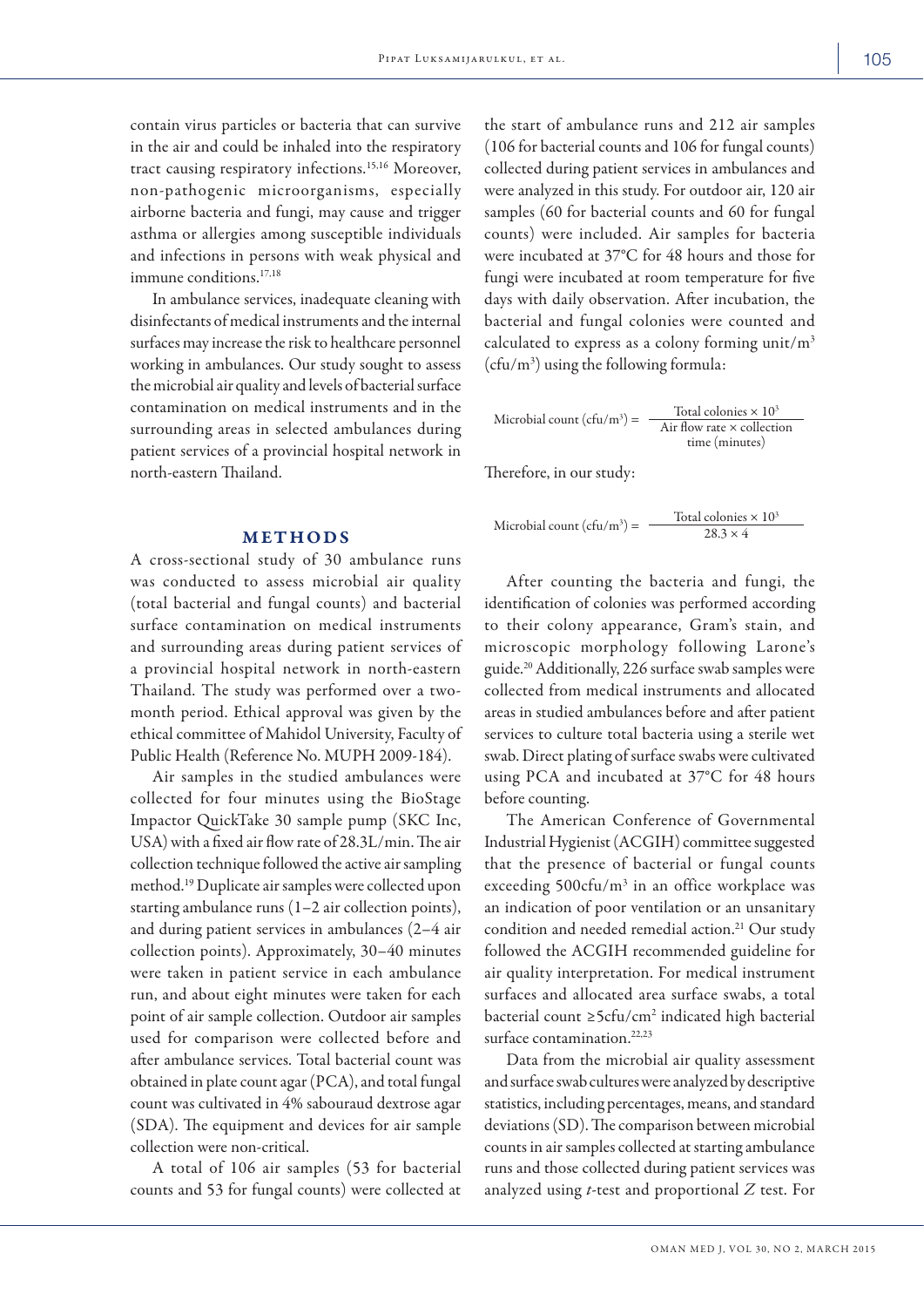bacterial surface contamination, the comparison between mean surface swab counts of before and after patient services was analyzed using paired *t*-test or Wilcoxon test. The correlation between bacterial and fungal counts in air samples and the bacterial surface contamination on medical instruments and allocated areas in studied ambulances was analyzed using Pearson's correlation coefficient. The significance level was set at *p*<0.050.

## **RESULTS**

All study ambulances had a driver's compartment and an aligned window with at least a 150 square inch opening for checking and communications. They had emergency medical sets, such as a cardiopulmonary resuscitation set, and various medical equipments and medication. Basic and advanced supplies, such as vascular access, ringer's lactate or normal saline solution, antiseptic solution, intravenous catheters, needles and syringes, airway and ventilation equipment (e.g. laryngoscope handle, laryngoscope blades, endotracheal tube) were provided in all studied ambulances. Additionally, equipment for cardiac care (a portable, battery-operated monitor/ defibrillator) and other advance equipment, such as a nubulizer, glucometer or blood glucose measuring device, pulse oximetry with pediatric and adult probes were available.

A total of 106 indoor air samples were collected at the start of ambulance runs, and 212 indoor air samples collected during patient services from the 30 ambulance runs enrolled in the study to investigate bacterial counts and fungal counts. It was found that the mean±SD of bacterial counts at starting ambulance runs was  $318\pm485$ cfu/m<sup>3</sup>, and that of fungal counts was  $522 \pm 581$ cfu/m<sup>3</sup>. During patient services the bacterial and fungal counts were  $468\pm607$ cfu/m<sup>3</sup> and  $656\pm612$ cfu/m<sup>3</sup>, respectively. The mean bacterial and fungal counts during patient services in the studied ambulance runs were significantly higher than those of bacterial and fungal counts at the start of the runs, *p*=0.005 and *p*=0.030, respectively. The data are shown in Table 1.

When the bacterial and fungal counts were described in detail and compared with the recommended ACGIH guidelines level, it was found that 17.0% of air samples collected at the start of ambulance runs (9/53 samples) and 26.4% of samples collected during patient services (28/106 samples) had bacterial counts more than the ACGIH recommended level (>500cfu/m3 ). This was also the case for fungal counts, with 37.7% of samples (20/53) collected at start of runs and 50.9% of samples (54/106) collected during services with fungal counts more than the recommended level [Table 2]. Both bacterial and fungal counts in air samples collected during patient services showed significantly higher percentages of high levels than those of air samples at the start of ambulance runs, *p*<0.010 [Table 2].

The bacterial and fungal colonies isolated from air samples in studied ambulances were preliminary identified. It was found that most isolated bacterial colonies (47.8–51.6%) were *Staphylococcus* spp., 35.2–37.8% were gram negative bacilli, and 13.2– 14.4% were gram positive bacilli. The majority of isolated fungal colonies (55.6–58.7%) were

| <b>Parameters</b>           | Start of run<br>Number (%) of microbial counts<br>(cfu/m <sup>3</sup> ) in each run<br>$n = 53$ |                            |          | During patient services<br>Number (%) of microbial counts<br>(cfu/m $^3$ ) in each run<br>$n = 106$ |                        |          | Number (%) of microbial<br>counts ( $cfu/m^3$ ) in<br>outdoor air<br>$n=60$ |                          |
|-----------------------------|-------------------------------------------------------------------------------------------------|----------------------------|----------|-----------------------------------------------------------------------------------------------------|------------------------|----------|-----------------------------------------------------------------------------|--------------------------|
|                             | $≤300$                                                                                          | 301-500                    | >500     | $≤300$                                                                                              | 301-500                | >500     | Before run<br>>1000                                                         | After run<br>>1000       |
| Bacterial counts<br>Mean+SD | 23(76.6)                                                                                        | 2(6.7)<br>318±485*         | 5(16.7)  | 19(63.3)                                                                                            | 4(13.4)<br>$468+607*$  | 7(23.3)  | 4(13.3)<br>537±577                                                          | 4(13.3)<br>$518 + 589$   |
| Fungal counts<br>$Mean+SD$  | 16(53.3)                                                                                        | 4(13.4)<br>$522 \pm 581**$ | 10(33.3) | 11(36.6)                                                                                            | 5(16.7)<br>$656+612**$ | 14(46.7) | 10(33.3)<br>$1191 + 908$                                                    | 12(40.0)<br>$1221 + 997$ |

**Table 1:** Distribution of microbial counts (cfu/m<sup>3</sup>) of air samples collected from 30 studied ambulance runs (measurements were taken at the start of the run and during patient services).

*\* Statistically significant difference by t-test, p=0.005*

*\*\* Statistically significant difference by t-test, p=0.030 Remarks: One to two air samples per ambulance run were collected at the start of runs, and three to four were collected during patient services. Two air samples per ambulance run were collected from outdoor air (one before the ambulance run and one after).*

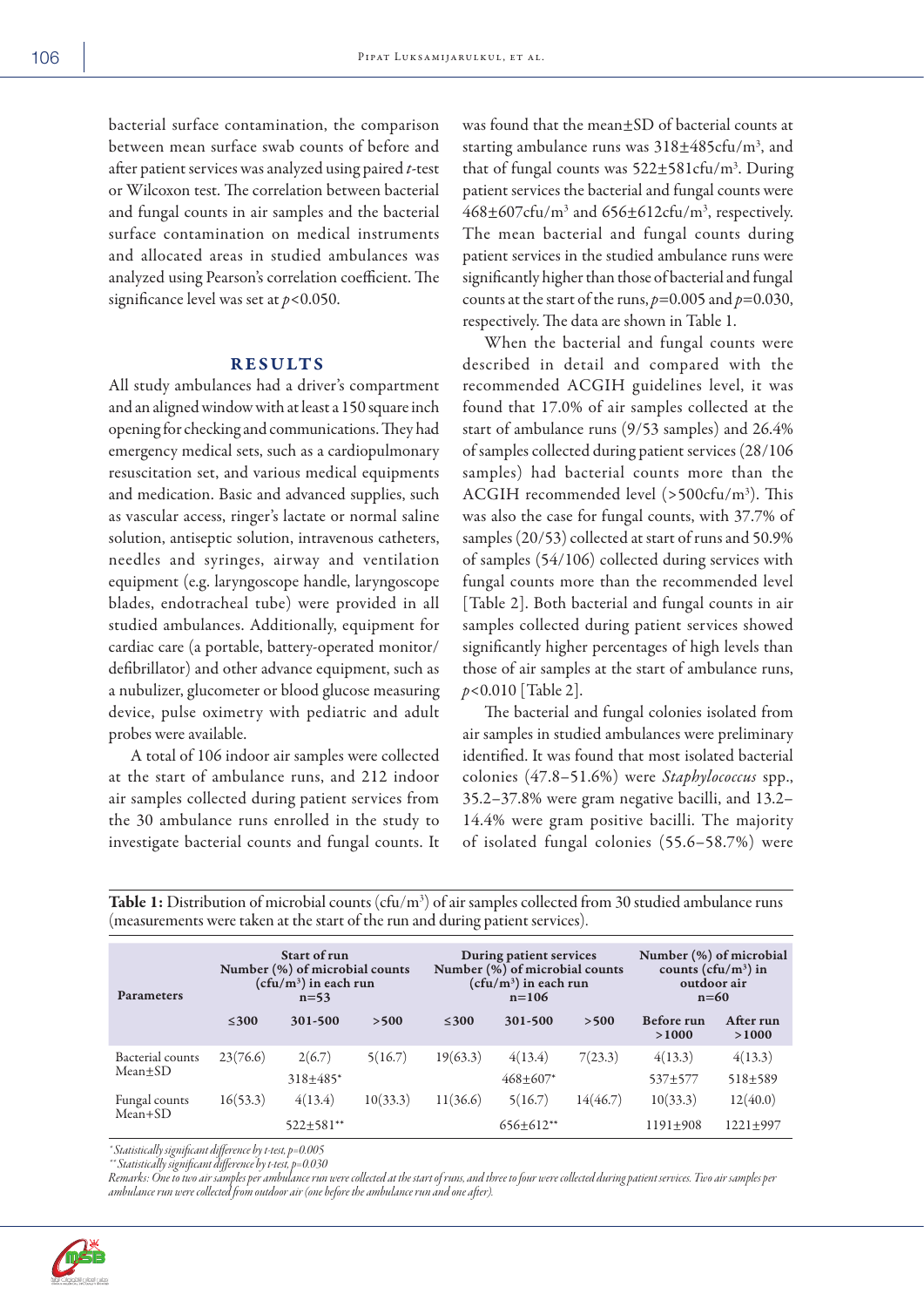Table 2: Number and percentage of air samples of two levels of bacterial and fungal counts (≤500 and  $>$  500 cfu/m<sup>3</sup>) collected from the ambulances.

| Ambulance<br>runs                  |                      | Number $(\%)$ of<br>air samples with<br><b>bacterial</b> counts<br>$(cfu/m^3)$ | Number $(\%)$ of<br>air samples with<br>fungal counts<br>$(cfu/m^3)$ |      |  |
|------------------------------------|----------------------|--------------------------------------------------------------------------------|----------------------------------------------------------------------|------|--|
|                                    | $≤500$               | >500                                                                           | $≤ 500$                                                              | >500 |  |
| At start $n=53$                    | $44(83.4)$ $9(17.0)$ |                                                                                | $33(62.3)$ $20(37.7)$                                                |      |  |
| During patient<br>services $n=106$ | 78(73.6)             | 28(26.4)                                                                       | $52(49.1)$ $54(50.9)$                                                |      |  |
| $p$ -value**                       | <0.010               |                                                                                | < 0.010                                                              |      |  |

*\*One to two air samples per ambulance run were collected at the start of runs and three to four air samples were collected during patient services \*\* By proportional Z test*

*Aspergillus spp.*, and 36.3–37.2% were *Penicillium spp.* The distribution of genus or groups of isolated bacteria and fungi from in-ambulance air was similar proportion with that from outdoor air [Table 3].

A total of 452 surface swab samples before and after ambulance services (226 each) were collected from medical instrument surfaces and allocated areas in the studied ambulances. These included 44 samples each from stethoscopes and the adjustment knob of oxygen flows, 18 samples from long spinal boards, 60 samples each from stretcher mattresses, and air-flow adjustment fins. It was found that the mean±SD of overall bacterial surface counts before and after patient services were  $0.8 \pm 0.7$ cfu/cm<sup>2</sup> and 1.3±1.1cfu/cm2 , respectively, *p*<0.001. However, no surface swab samples had bacterial counts more than the recommended count ( $\geq$ 5cfu/cm<sup>2</sup>) [Table 4].

The correlation between bacterial and fungal counts in air samples and the bacterial surface contamination on medical instruments and allocated areas in the ambulances was analyzed [Table 5]. It was

| Microbial<br>identification | Number $(\%)$<br>of isolated<br>colonies in<br>ambulance air | Number (%)<br>of isolated<br>colonies in<br>outdoor air |  |
|-----------------------------|--------------------------------------------------------------|---------------------------------------------------------|--|
| Before ambulance runs       |                                                              |                                                         |  |
| Bacteria                    | $n = 91$                                                     | $n = 84$                                                |  |
| Staphylococcus spp.         | $47(51.6)^*$                                                 | $40(47.6)^*$                                            |  |
| Gram negative bacilli       | 32(35.2)                                                     | 29(34.5)                                                |  |
| Gram positive bacilli       | 12(13.2)                                                     | 15(17.9)                                                |  |
| Fungi                       | $n = 124$                                                    | $n = 98$                                                |  |
| <i>Aspergillus</i> spp.     | 69(55.6)                                                     | 52(53.1)                                                |  |
| Penicillium spp.            | 46(37.2)                                                     | 26(26.5)                                                |  |
| Fusarium spp.               | 4(3.2)                                                       | 5(5.1)                                                  |  |
| Septate hypha fungi         | 2(1.6)                                                       | 13(13.3)                                                |  |
| Rizopus and Mucor           | 3(2.4)                                                       | 2(2.0)                                                  |  |
| During ambulance runs       |                                                              |                                                         |  |
| Bacteria                    | $n=90$                                                       | $n = 84$                                                |  |
| <i>Staphylococcus</i> spp.  | $43(47.8)^*$                                                 | $38(46.4)^*$                                            |  |
| Gram negative bacilli       | 34(37.8)                                                     | 28(32.1)                                                |  |
| Gram positive bacilli       | 13(14.4)                                                     | 18(19.7)                                                |  |
| Fungi                       | $n = 121$                                                    | $n = 98$                                                |  |
| Aspergillus spp.            | 71(58.7)                                                     | 54(55.1)                                                |  |
| Penicillium spp.            | 44(36.3)                                                     | 25(25.5)                                                |  |
| Fusarium spp.               | 2(1.7)                                                       | 6(6.1)                                                  |  |
| Septate hypha fungi         | 1(0.8)                                                       | 10(10.2)                                                |  |
| Rizopus and Mucor           | 3(2.5)                                                       | 3(3.1)                                                  |  |

Table 3: Number and percentage of bacterial and fungal groups isolated from studied air samples in

the ambulance and outdoor air samples.

*\*The majority (81–86%) were Staphylococcus aureus*

found that bacterial and fungal counts in ambulance air revealed a significantly positive correlation with the bacterial surface contamination on medical instruments and allocated areas in ambulances (r=0.3, *p*<0.010 and r=0.2, *p*=0.020, respectively).

| Table 4: Mean and standard deviations (SD) of surface swab counts in studied ambulance before and after patient services. |                      |                                   |                        |                               |                 |
|---------------------------------------------------------------------------------------------------------------------------|----------------------|-----------------------------------|------------------------|-------------------------------|-----------------|
| Surface swabs                                                                                                             |                      | <b>Before patient services</b>    | After patient services |                               |                 |
| collected from                                                                                                            | Number of<br>samples | $Mean + SD$ cfu/<br>$\text{cm}^2$ | Number of<br>samples   | Mean+SD cfu/<br>$\text{cm}^2$ | <i>p</i> -value |
| Stethoscope                                                                                                               | 44                   | $0.8 + 0.9$                       | 44                     | $1.7 + 1.7$                   | $0.002*$        |
| Oxygen flow knob                                                                                                          | 44                   | $0.3 + 0.5$                       | 44                     | $1.6 + 1.9$                   | $0.003*$        |
| Long spinal boards                                                                                                        | 18                   | $0.3 + 0.4$                       | 18                     | $1.0 + 1.4$                   | $0.063^{\rm w}$ |
| Stretchers                                                                                                                | 60                   | $0.2 + 0.3$                       | 60                     | $0.7 + 1.2$                   | $0.010*$        |
| Air-flow fins                                                                                                             | 60                   | $0.6 + 0.7$                       | 60                     | $1.6 + 1.6$                   | $< 0.001*$      |
| Total                                                                                                                     | 226                  | $0.8 + 0.7$                       | 226                    | $1.3 \pm 1.1$                 | $< 0.001*$      |

*\* Statistical significance by paired t-test at p=0.050 WNo statistical significance by Wilcoxon at p=0.050*

*Remark: No surface swab samples had bacterial counts more than the recommended count (≤5cfu/cm2 ).*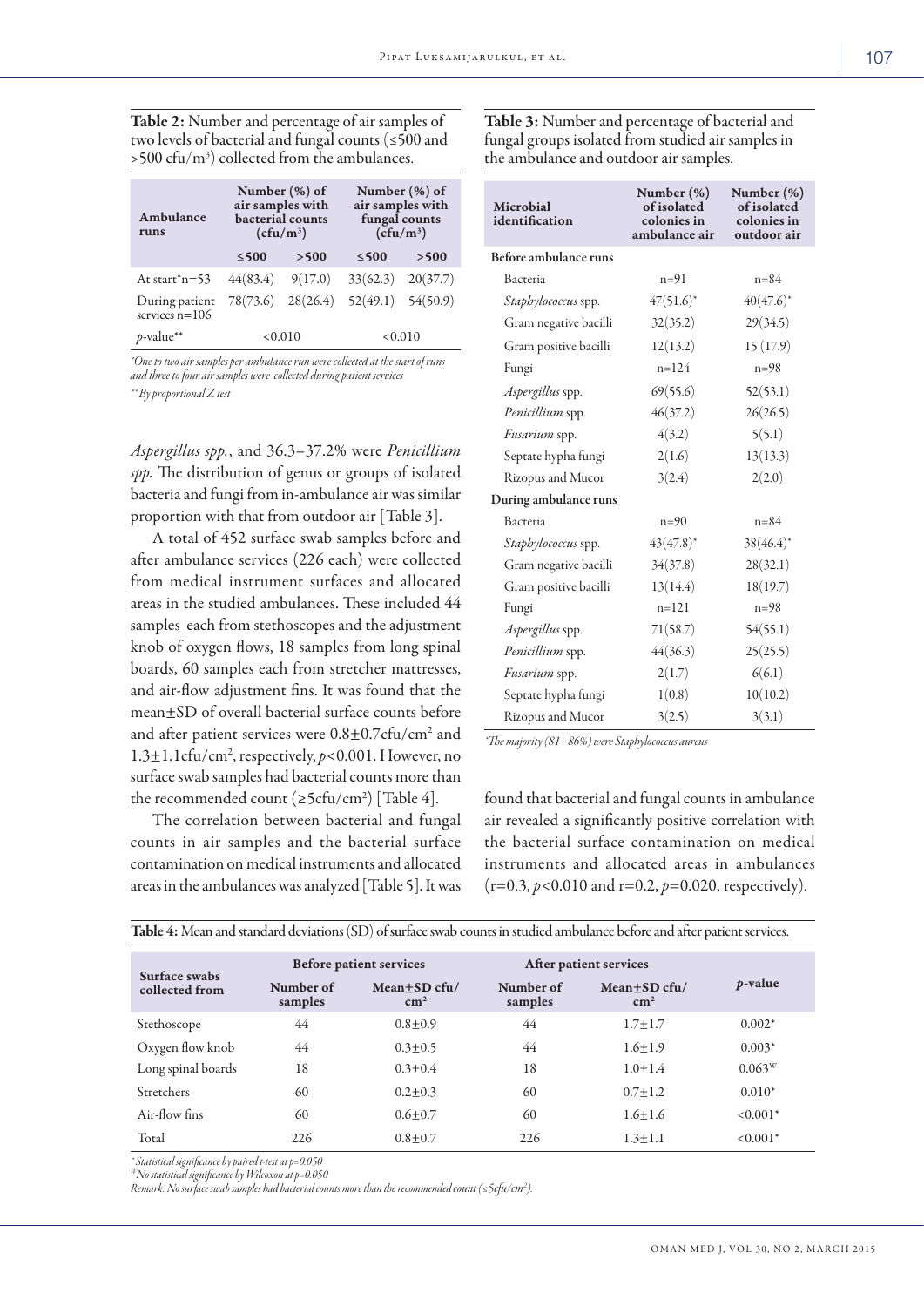Table 5: The correlation between bacterial counts or fungal counts in air samples and the bacterial surface contamination on medical instruments and surrounding areas among studied ambulances.

| Microbial counts in<br>air samples | Surface swab counts on<br>medical instruments and<br>surrounding areas |
|------------------------------------|------------------------------------------------------------------------|
| Bacterial count                    | $r = 0.3$ , $p < 0.010^*$                                              |
| Fungal count                       | $r = 0.2$ , $p = 0.020*$                                               |

*\*statistically significant correlation at p=0.050*

# DISCUSSION

An ambulance is a self-propelled vehicle specifically designed to transport critically sick or injured people to a medical facility. Ambulance personnel frequently have to take rapid action and provide medical care under life-or-death circumstances, and may be exposed to communicable diseases in the course of their duties.2,5 The risk towards these infections or diseases depends on a source of infectious agents, a susceptible host with a portal of entry receptive to the agent, and a mode of transmission.<sup>6,9</sup> Contaminated environments, especially air and surface areas may be major sources of infectious agents.<sup>5,6,9</sup>

This short-term study of microbial counts in indoor air samples collected from 30 ambulance runs found that between 17.0% to 50.9% of air samples had a high level bacterial or fungal count indicating poor ventilation or unsanitary conditions.<sup>21</sup> These high microbial counts in air samples occurred in some ambulance runs, which had more patient care activities. A previous study in dental clinics revealed that higher microbial counts were found during activities of works and after work.14 For surface swab samples, results revealed that bacterial counts on medical instruments and allocated areas in studied ambulances after patient services were significantly higher than those before patient services (*p*<0.050), with the exception of the long spinal board (*p*>0.050). A preliminary report demonstrated that several species of nosocomial pathogens were isolated in ambulances and formidable antibiotic resistance patterns.<sup>24</sup> In addition, a study in German ambulances found methicillin resistant *Staphylococcus aureus* (MRSA) contamination in 18 sampling surfaces of 11 ambulances out of a total 150 studied ambulances.<sup>25</sup>

 The United States Environmental Protection Agency (EPA) registered disinfectants or detergents/ disinfectants that best met the overall needs of the healthcare facility for routine cleaning and disinfection should be selected. Routine surface cleaning is recommended to control the spread of pathogens in hospital environments, including ambulances. This was supported by Andersen et al,<sup>26</sup> who found that moist and wet mopping is the most effective cleaning method to reducing bacteria on the floor. However, a preliminary investigation in Welsh emergency ambulances found that most sites within ambulances were contaminated with several species of bacteria before cleaning, and even after cleaning many sites were still contaminated.27

Although ambulance personnel regularly wore surgical masks to protect themselves from droplet infections, the evidence from a previous study in healthcare workers in a hospital who regularly wore surgical masks while taking care of patients showed high accumulation of bacteria and fungi on the inside and outside areas of the used surgical masks suggesting that they were unsuitable for preventing the infections.11,28 Additionally, several factors influenced the microbial load in indoor air, such as the number of patients, the air conditioning systems, and the ventilation. Some physical factors including heat, temperature, and humidity were also reported.12,29,30 Both personnel and patients are a potential source of microorganisms as they shed the microorganisms from the skin and the respiratory tract.17,31 Temperatures below 16°C and above 25°C caused a reduction in the concentration of airborne fungi. Furthermore, maintaining the relative humidity between 30–60% would help control mold and dust mites.29,32,33 Generally, most airborne bacteria and fungi do not affect healthy humans, but may affect human health including allergies and non-specific symptoms in susceptible persons, such as young children, the elderly, and immunecompromised individuals.17,18,34,35

Due to the high levels of microbial counts found in some ambulance runs, the air ventilation in ambulances should be improved. Previous studies demonstrated that the air-conditioned buses with open exhaust ventilation fans had significantly lower bacterial and fungal counts than those without open exhaust ventilation fans,<sup>12</sup> and that the total number of microorganisms would be reduced after starting the air conditioning system for a few minutes.30 Additionally, an evaluation of ambulance decontamination using gaseous chlorine dioxide



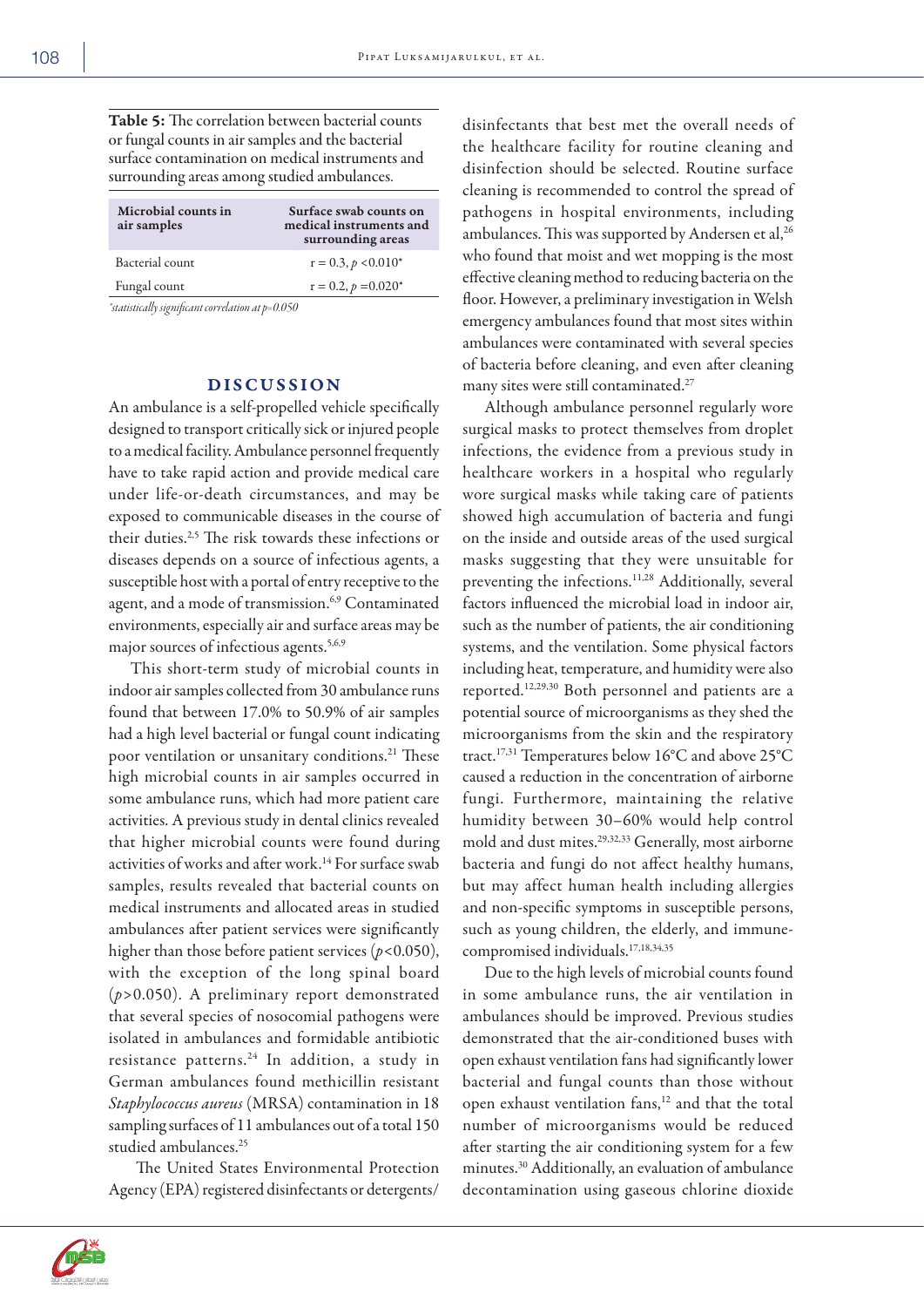(ClO<sub>2</sub>) demonstrated that ClO<sub>2</sub> gas could reduce a variety of bacteria in ambulances at least six-log.36

Most of isolated bacterial colonies from air samples (49.7%) were *Staphyloccoccus* spp., and most of the majority (81.6%) were *Staphylococcus aureus*. The most isolated fungal colonies (57.1%) were *Aspergillus* spp., and *Penicillium* spp. However, this bacterial air quality assessment and identification did not cover anaerobic and higher bacteria. According to European Commission Classification, most isolates from this study were considered potential candidates for causing sick building syndromes and associated with clinical manifestations of allergy, rhinitis, asthma, and conjunctivitis.<sup>32</sup> A survey of airborne fungi in buildings and outdoor environments in the US (2002) found that *Aspergillus* spp. was the most common fungi,<sup>37</sup> which was the same in our study. Moreover, our study found that bacterial and fungal counts in ambulance air had a significantly positive correlation with the bacterial surface contamination on medical instruments and allocated areas in ambulances. This evidence corresponded with the study of Nzeako et al,<sup>38</sup> which demonstrated the correlation between sedimentation plate count and surface swab of fungi in hospital wards.<sup>38</sup> In recent years, several studies on the application of ATP-activity for monitoring microbial loads in environmental samples (including surface and device swabs, aqueous humidifier samples, and ready-toeat foods) were evaluated and was reported as a useful tool as it gave a good correlation with the standard methods.<sup>39-41</sup>

The intervention program for reducing the microbial concentration in the air and on the surface areas in ambulances should emphasize the need for a ventilation improvement strategy, and improvement in the cleaning program of the ambulance environment, including medical instruments, seats, the floor, and air conditioning units. Additionally, the use of standard precautions, including hand hygiene and effective personal protective equipment (PPE) will prevent cross infection and save ambulance personnel's lives.

## **CONCLUSION**

This study revealed high microbial contamination (bacterial and fungal counts) in ambulance air during ambulance services and higher bacterial contamination on medical instrument surfaces and

allocated areas after ambulance services compared to the start of ambulance runs. The predominant isolated bacteria and fungi in air samples were *Staphylococcus* spp. and *Aspergillus* spp., respectively. Additionally, bacterial and fungal counts in ambulance air showed a significantly positive correlation with the bacterial surface contamination on medical instruments and various areas tested in the studied ambulances. Future studies should be conducted to determine the optimal intervention to reduce the microbial contamination in ambulance air and surfaces.

#### *Disclosure*

The authors declared no conflicts of interest. Funding was received from the Thailand Research Fund and the Faculty of Public Health, Mahidol University (TRF-Window II Grant). A publication grant was awarded by the China Medical Board, Faculty of Public Health, Mahidol University.

#### *Acknowledgements*

The authors gratefully acknowledge the attentive support from the ambulances personnel who worked in emergency medical service in this province.

### references

- 1. Centers for Disease Control and Prevention (CDC). Severe acute respiratory syndrome–Singapore, 2003. MMWR Morb Mortal Wkly Rep 2003 May;52(18):405-411.
- 2. Rischitelli G, Harris J, McCauley L, Gershon R, Guidotti T. The risk of acquiring hepatitis B or C among public safety workers: a systematic review. Am J Prev Med 2001 May;20(4):299-306.
- 3. Luksamijarulkul P, Watagulsin P, Sujirarat D. Hepatitis B virus seroprevalence and risk assessment among personnel of a governmental hospital in Bangkok. Southeast Asian J Trop Med Public Health 2001 Sep;  $32(3):459-465$ .
- 4. Luksamijarulkul P, Kiennukul N, Vatthanasomboon P. Laboratory facility design and microbial indoor air quality in selected hospital laboratories. Southeast Asian J Trop Med Public Health 2014 May;45(3):746-755.
- 5. Luksamijarulkul P, Pipitsangjan S, Vatanasomboon P. Occupational risk towards blood-borne infections among ambulance personnel in a provincial hospital network in Thailand. Southeast Asian J Trop Med Public Health 2014 Jul;45(4):940-948.
- 6. Speers D. Infectious diseases and the pre-hospital practitioner. J Emerg Prim Health Care 2003;1(1):1-9.
- 7. Rueckmann E, Shah MN, Humiston SG. Influenza vaccination among emergency medical services and emergency department personnel. Prehosp Emerg Care 2009 Jan-Mar;13(1):1-5.
- 8. Martin-Moreno JM, Llias G, Hernandez JM. Is respiratory protection appropriate in the Ebola response? The Lancet 2014 Sep; 384(9946):856.
- 9. Mahomed O, Jinabhai CC, Taylor M, Yancey A. The preparedness of emergency medical services against occupationally acquired communicable diseases in the prehospital environment in South Africa. Emerg Med J 2007 Jul;24(7):497-500.
- 10. Luksamijarulkul P, Supapvanit C, Loosereewanich P, Aiumlaor P. Risk assessment towards tuberculosis among hospital personnel: administrative control, risk exposure,